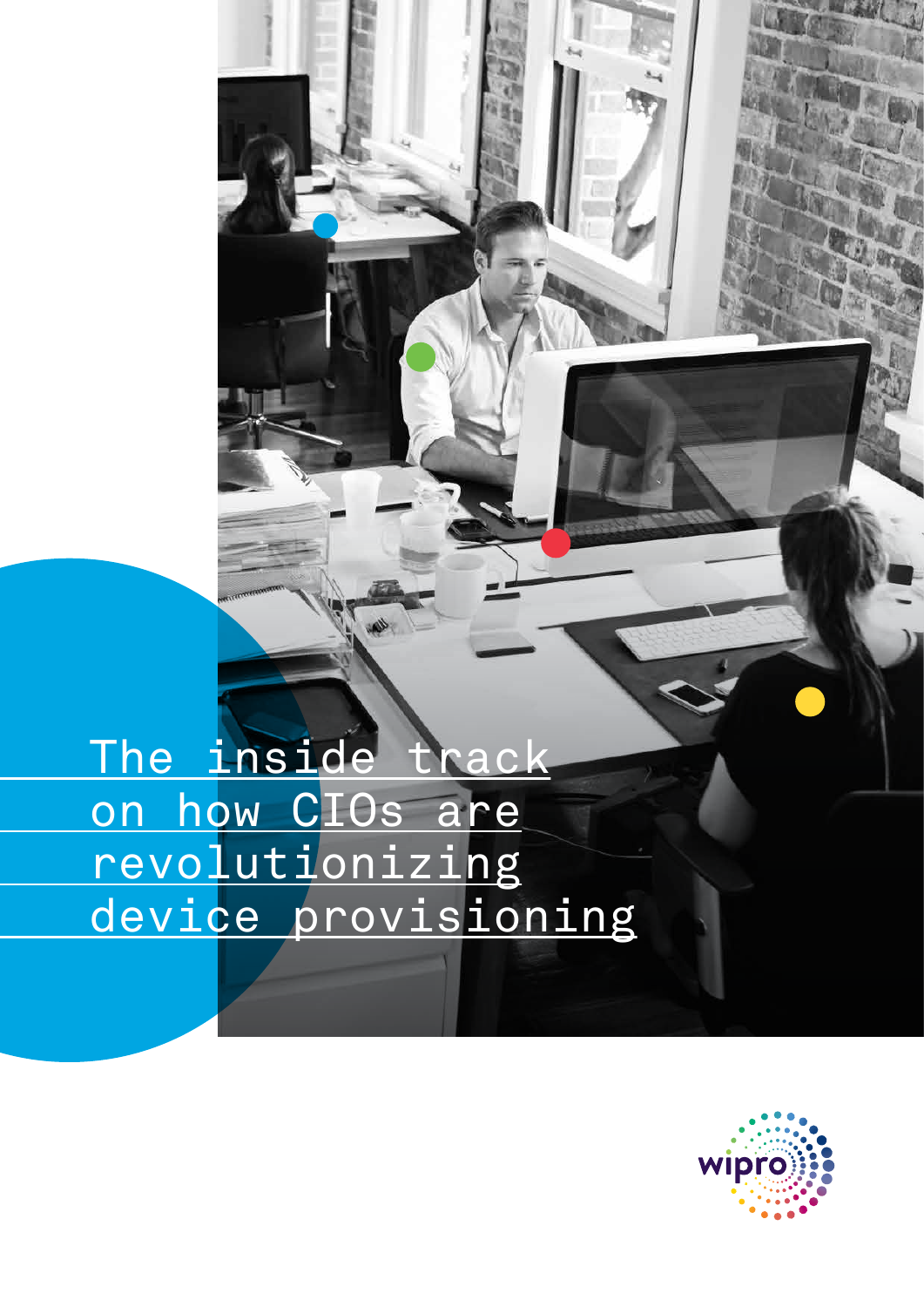n retrospect, it is obvious: Employees were typically bringing their own iPhones, iPads, Macs and other devices to replace n retrospect, it is obvious: Employees<br>were typically bringing their own iPhones,<br>iPads, Macs and other devices to replace<br>enterprise-issued Blackberry devices and PCs at work. There were two reasons for this. First, Apple makes products that consumers find easier to use; and second, a typical enterprise does not provide employees with a choice of corporate-provisioned Apple devices. For many CIOs, Apple devices presented a daunting challenge to their traditional approach, refined over 30-plus years, of using traditional PCs. CIOs are risk averse—a trait that seems to come with the territory—and have naturally been resistant to the trend. However, things are changing. One recent industry study said 2016 showed a rise in Mac and iOS device adoption. It found that more than 40% of organizations included in the study offered employees a choice between a Mac and a PC, and over 65% offered a choice between different mobile devices that included Apple devices.

The fact that Macs and iOS have a ticket into the enterprise cannot be attributed *only* to pressure from employees looking for a better user experience. A key reason is that CIOs are being confronted with heightened security risks and stricter compliance requirements. They have figured out that Macs could bring a solution within grasp, without the need to increase funding.

To leverage the advantage presented by Macs, CIOs need to look at doing things a little differently from what they are accustomed to. This means looking at new processes to configure a machine, provide encryption and build a support desk. And once that is done, the astute CIOs will quickly realize that the upside goes beyond lower costs and better user experience. They will discover that they can take the lessons from a Mac environment and implement their experiences in a PC environment. In a single stroke they can enhance security, within budgets, and delight employees across devices.

## **Old way: High touch process**

To appreciate how a Mac changes user experience, it is first necessary to understand the PC experience. Assume that Janie Doe<sup>1</sup> requisitions a new device. She places an order in the enterprise system and the device is shipped to an IT department warehouse. IT receives the package and unboxes the device. An IT specialist then proceeds to power up the device, checks for network connectivity, places a corporate image on the device, turns on system protection with passwords and a good dose of antivirus, loads it with data and corporate applications (such as accounting software if Janie is from the sales or finance function), configures email along with some collaboration tools, sets default printers and other hardware, then activates monitoring and encryption tools. This configuration takes hours, sometimes days. The IT specialist then provides the device to Janie. She receives the package and unboxes the device with some instructions. There is an obvious joy in doing this. But the joy is short lived. Once the device is handed over to her, she must complete the remaining configuration steps and personalize the device to her liking. She must call the helpdesk for support when the device needs attention. The act of calling helpdesk doesn't come easily to Janie. She lives in an age when self-service is the preferred model of support. And that means turning to Google for answers, not calling the helpdesk.

Notice the high touch, configuration intensive process this has been for Janie.

Apple has turned these traditional processes around by applying the Device Enrollment Program (DEP) to Mac—as well as iOS and tvOS devices—with a mobile device management (MDM) platform for enterprises. The program requires an enterprise to set up a DEP account. This account has devices linked to it.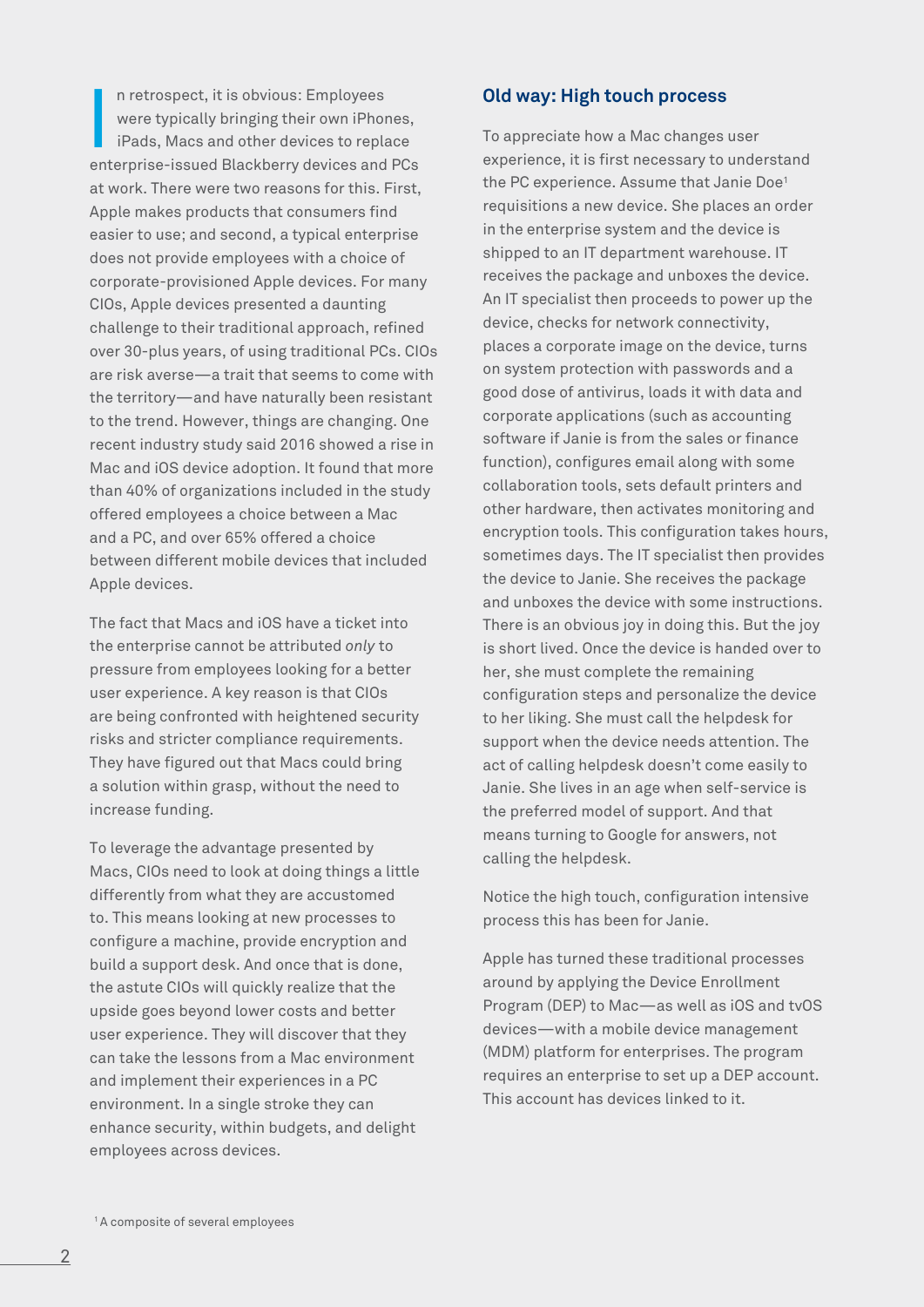## **New way: Zero touch**

In our new Mac + DEP + MDM scenario, a linked device is shipped to Janie. She removes the shrink wrap and powers up the device. The device calls home to Apple and authenticates with the DEP server that the device is owned by Janie's organization. The DEP server then redirects the device activation to the organization's MDM platform. The MDM platform does its magic. For Janie, this is already starting to feel like a consumer experience. She is admiring the device in her personal space, while the device hums with activity and completes self-configuration.

The MDM prompts Janie for permissions and based on her role, job description and geography pushes over-the-air policies, applications, configuration and security packages. Mail, calendar, and contacts are synchronized and the device is ready for use! Janie is ready to be productive in minutes. No one from the IT department needs to touch the device. When she needs support, the MDM provides a self-service portal that can be loaded with a host of links and short videos that are user and context specific.

In the background, the enterprise has already paid for all the apps it needs and the app catalogue is available to employees to select their tools when required.

This is a zero-touch model that today's employees appreciate and one that CIOs want. They, however, have apprehensions because of the unfamiliar technological terrain the solution treads in.

**This is a zero-touch model that today's employees appreciate and one that CIOs want.** 

## **Beyond the user: Better security and compliance**

With the user taken care of, it helps to examine the Mac model from an enterprise perspective as well. Aside from the fact that the Mac model lowers the total cost of ownership, it also provides the enterprise with complete control over the device—something it cannot have in the BYOD model. Using DEP + MDM, the enterprise can turn on/off many features on the device at will. The user continues to have administration rights, but cannot overrule the policies on the device. This means the enterprise can turn off the camera, turn on encryption or take any such decision required for security and compliance without having to touch the device. This is a very powerful capability that CIOs do not have in a PC environment.

Enterprises—big and small—are realizing Apple has once again changed the game with new tools and methods to transform how devices are deployed, secured and managed by enterprises, with a focus on an amazing user experience. But, most of all, the use case provides improved security and compliance with lowered total cost of ownership.

## About the author

**Michael Vollmer General Manager and Practice Head for Wipro's Apple Practice, Wipro Limited**

Michael has a diverse global experience of over 17 years that includes Product Portfolio Management, Enterprise Risk Management,

Building Organizational Capability, Business Controls, Business Partner Compliance and Financial Risk Management. His expertise in digital transformation has helped enterprises empower their employees and customers alike with modern tools and capabilities.

He can be reached at **michael.vollmer@wipro.com**